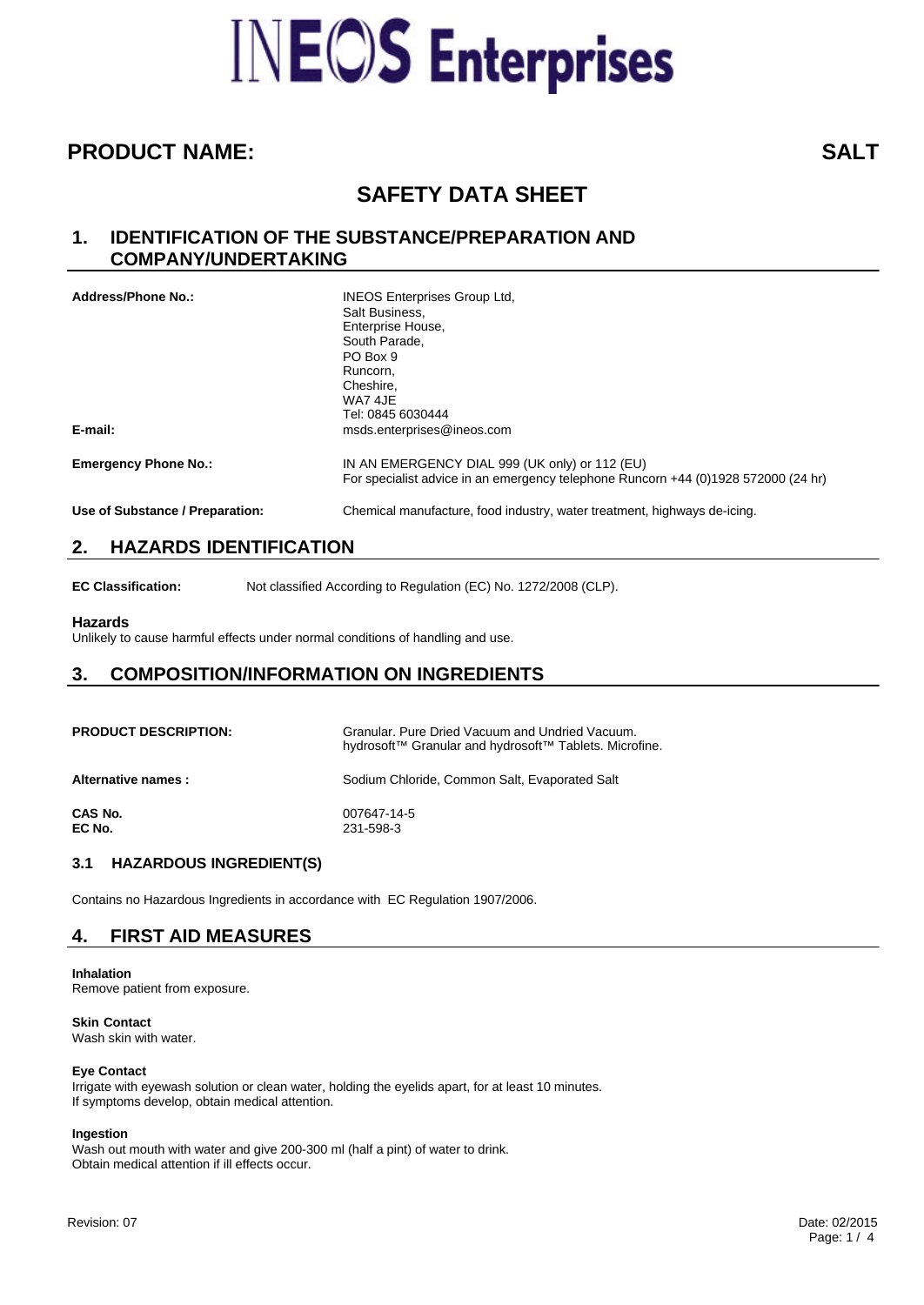# **PRODUCT NAME: SALT**

## **Further Medical Treatment**

Symptomatic treatment and supportive therapy as indicated.

# **5. FIRE-FIGHTING MEASURES**

Non-combustible.

**Extinguishing Media** As appropriate for surrounding materials/equipment.

**Hazardous Decomposition Product(s)**

**Fire Fighting Protective Equipment** No special requirements.

## **6. ACCIDENTAL RELEASE MEASURES**

Clear up spillages. Transfer to a container for disposal. Wash the spillage area with water. Spillages or uncontrolled discharges into watercourses must be IMMEDIATELY alerted to the Environment Agency or other appropriate regulatory body.

# **7. HANDLING AND STORAGE**

## **7.1 HANDLING**

Avoid prolonged skin contact. Atmospheric levels should be controlled in compliance with the occupational exposure limit. Keep away from strong acids and common metals. Static electricity can be generated by pneumatic conveying, therefore pipes should be bonded and earthed, especially where a spark could prove hazardous.

## **7.2 STORAGE**

Keep container dry. Keep away from strong acids.

## **8. EXPOSURE CONTROLS/PERSONAL PROTECTION**

Wear suitable protective clothing and eye/face protection. An approved dust mask should be worn if exposure to high levels of material are likely.

## **8.1 Occupational Exposure Limits**

Workplace Exposure Limits (UK HSE EH40) Long Term Exposure Limit (8hr time weighted average)

Total Inhalable Dust: 10 mg/m3

Respirable Dust: 4 mg/m3

# **9. PHYSICAL AND CHEMICAL PROPERTIES**

These properties are the most relevant and no other properties are available.

| Form                         | crystals                                                                                                                                                  |
|------------------------------|-----------------------------------------------------------------------------------------------------------------------------------------------------------|
| Colour                       | colourless                                                                                                                                                |
| Odour                        | odourless                                                                                                                                                 |
| <b>Boiling Point (Deg C)</b> | 1413                                                                                                                                                      |
| <b>Melting Point (Deg C)</b> | 802                                                                                                                                                       |
| Density (g/ml)               | up to $2.165$ at 20 Deg C                                                                                                                                 |
| Solubility (Water)           | freely soluble                                                                                                                                            |
| <b>Bulk Density (g/ml)</b>   | 1.2 to 1.5 approximately (except tablets)                                                                                                                 |
| <b>Additional properties</b> | Granular grade: rounded crystals 1-3mm in size.<br>Pure Dried Vacuum grade: free running cubic crystals mostly 0.2-0.6mm in size.<br>Tablets: 24x24x13 mm |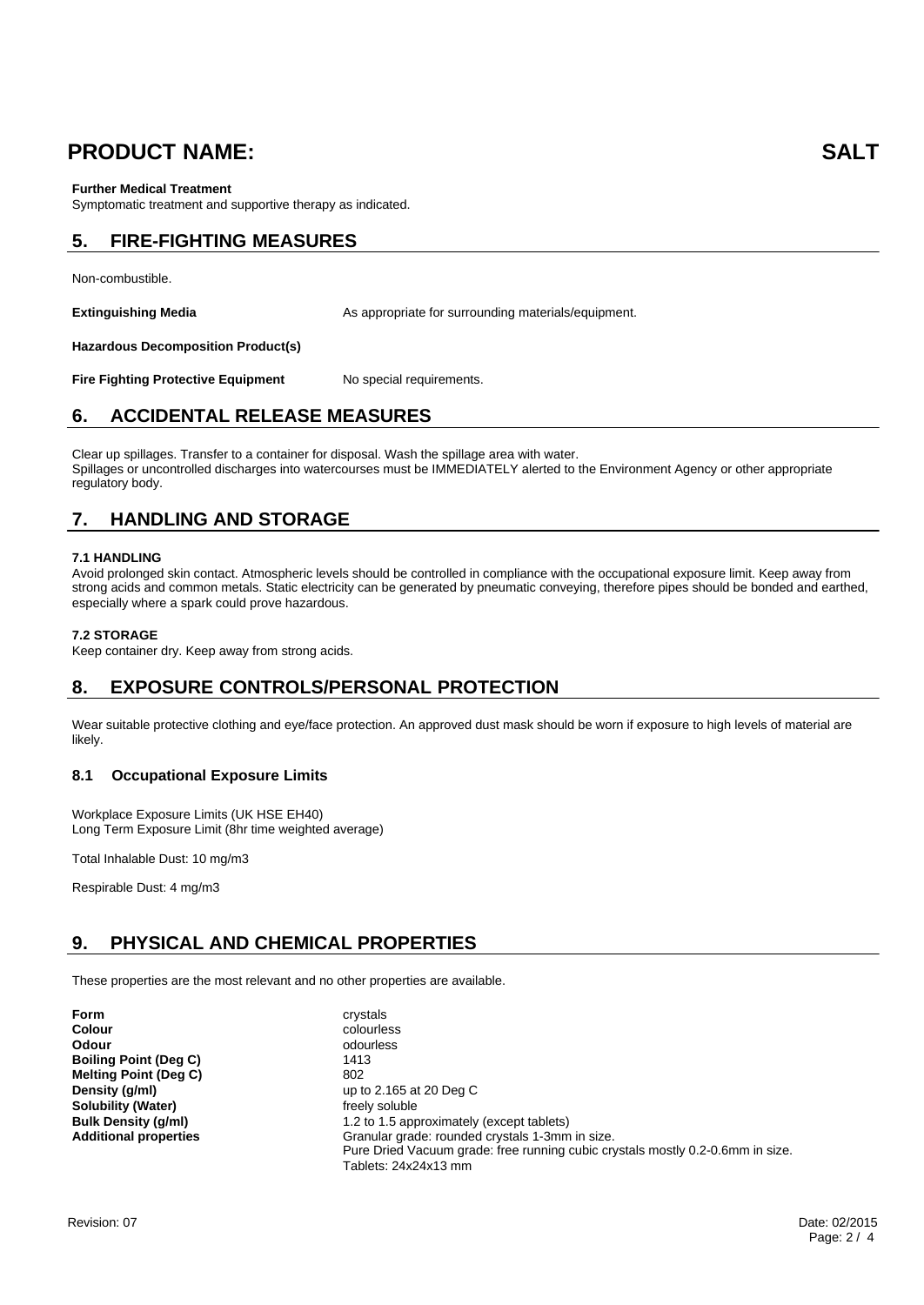# **PRODUCT NAME: SALT**

# **10. STABILITY AND REACTIVITY**

Hazardous Reactions **Reactions** Reaction with concentrated acid will produce hydrogen chloride. Under wet conditions, will corrode many common metals, particularly iron, aluminium and zinc.

# **11. TOXICOLOGICAL INFORMATION**

## **Inhalation**

High concentrations of dust may be irritant to the respiratory tract.

## **Skin Contact**

Repeated or prolonged contact may result in dryness leading to mild irritation.

#### **Eye Contact**

Dust may cause irritation.

#### **Ingestion**

May cause vomiting and diarrhoea. The swallowing of small amounts is unlikely to cause any adverse effects.

#### **Long Term Exposure**

Repeated ingestion of excessive amounts may cause disturbance of body electrolyte and fluid balance.

## **12. ECOLOGICAL INFORMATION**

#### **Environmental Fate and Distribution**

High tonnage material used in open systems. Solid with low volatility. The product is soluble in water. The product has no potential for bioaccumulation. The product is predicted to have high mobility in soil.

#### **Persistence and Degradation**

No data.

## **Toxicity**

Low toxicity to aquatic organisms.

## **Effect on Effluent Treatment**

Adverse effects would not be expected.

## **13. DISPOSAL CONSIDERATIONS**

Disposal should be in accordance with local, state or national legislation.

## **14. TRANSPORT INFORMATION**

Not Classified as Dangerous for Transport.